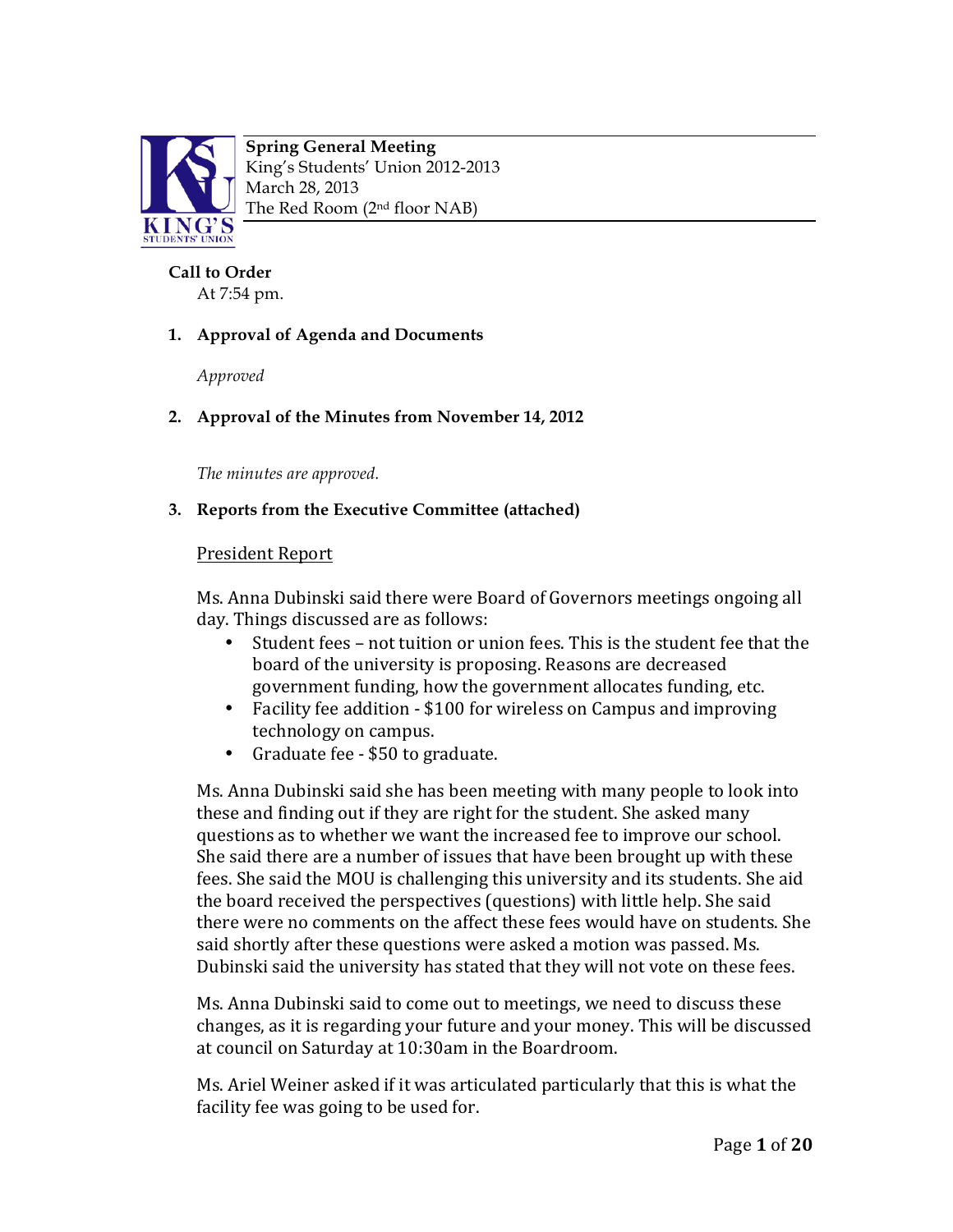Ms. Anna Dubinski said that it is being put forward as long term approvements that will verified later.

Mr. David Robertson asked if the fees go hand in hand or will one happen without the other.

Ms. Anna Dubinski said she thinks they will go hand in hand.

Mr. David Robertson asked if the board thinks it will help with recruitment.

Ms. Anna Dubinski said they do, because if our school didn't have wireless and that was found it, it may be a weird thing for a perspective student.

The rest of council discusses and reads their reports.

### **4. Action Items**

4.1. BIRT if quorum is lost, any items not disposed of at this General Meeting will be referred to Council for final decision.

*Moved by Ms. Anna Dubinski*

*Duly seconded.* 

Ms. Anna Dubinski said that this action item is for if the meeting is to end, things that aren't finished are bumped to our meeting at council.

4.2. (Special Resolution) BIRT section 53 (d) of the Constitution be struck out and replaced with " $(d)$  In the event of a vacancy, the Elections Committee may elect new members from the general membership to fill that vacancy.

*Moved by Mr. Haydn Watters*

*Duly seconded.* 

Mr. Haydn Watters said that they are changing this to make the wording clearer than what is there currently.

Mr. Gabriel Hoogers asked if it is the CRO makes these decisions.

Mr. Oliver Burrows said this is for efficiency.

Ms. Anna Dubinski said we should have it in public record passed by council if something is to change.

Mrs. Anna Dubinski motions to amend the item to add 'election committees must notify council of any such elections."

*Duly seconded.*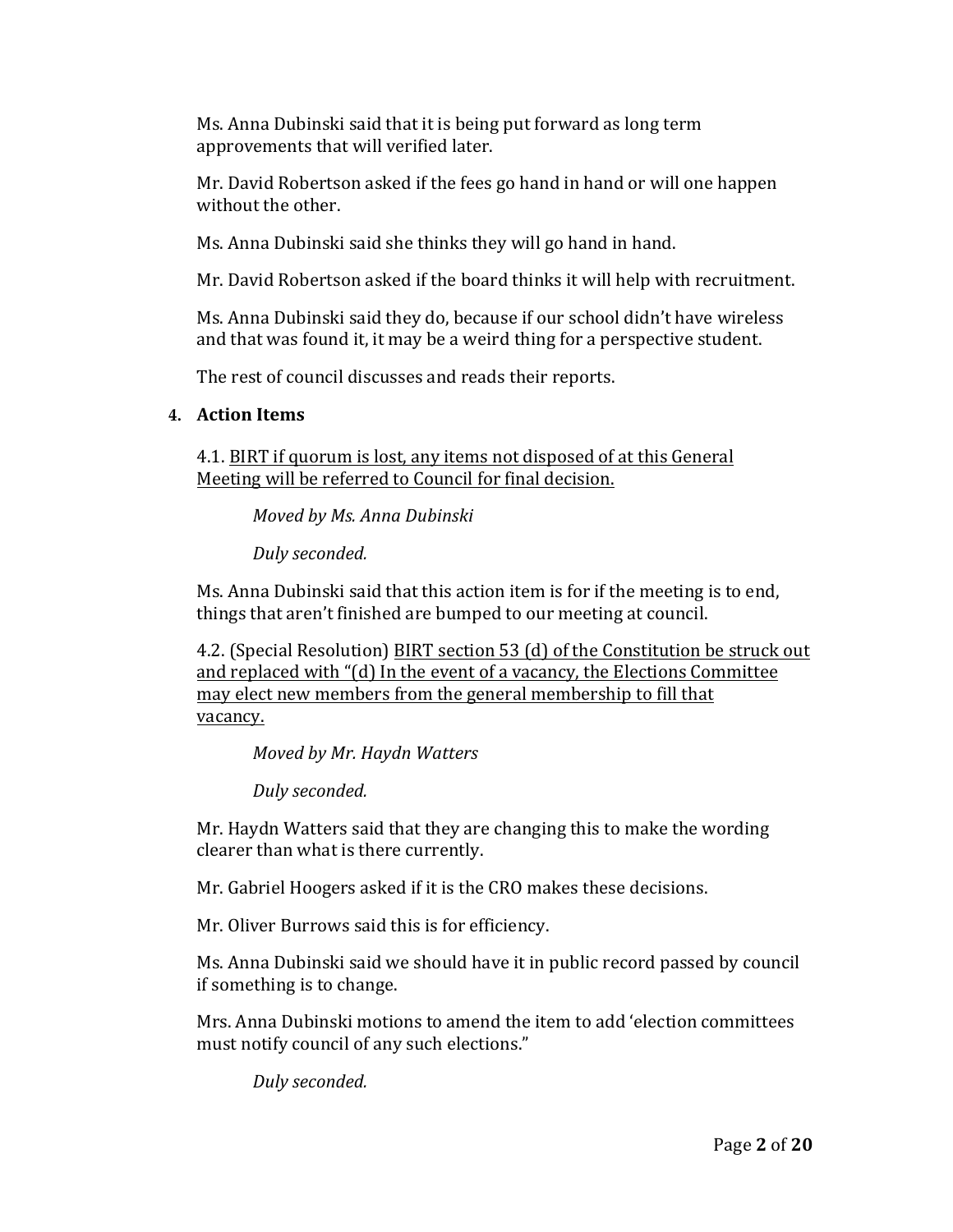#### Amendment passes.

*Motion passes.*

4.3. (Special Resolution) BIRT section 35 of the Procedural Handbook be struck out and replaced with "35. Open and obvious campaigning must cease by midnight the night before the first day of elections. This extends to online materials.

36. Open and obvious campaigning includes, but is not limited to, the leaving of posters in public places and the existence of live websites and social media. Candidates are therefore required to number every poster put up during their campaign, and to compile a list of all locations of all campaign material, including online material. Upon the close of open and obvious campaigning, candidates are required to submit this list, along with a list of any missing material, to the Chief Returning Officer. The CRO will also hold any removed material candidates request him or her to. Any unaccounted for material found up after this deadline will be in material breach of this rule.

37. After the close of open and obvious campaigning, candidates may continue to promote voting in general but may not reference their campaign in any way."

*Moved by Mr. Haydn Watters*

*Duly seconded.* 

Mr. Haydn Watters said they are practicing these already in running for elections, so they are just accounting for technology by changing the above. He said they must close websites and social media.

Ms. Anika Roberts-Stahlbrand said a Facebook group can only be deleted if you remove every member, so don't make groups.

*Motion passes.* 

4.4. (Special Resolution) BIRT section 61 (h) of the Constitution be struck out and replaced with: "(h) Scrutinize the proposed budget during a period not exceeding two (2) weeks, and the report to the General Meeting when the Executive presents the budget for approval."

*Moved by Mr. Haydn Watters*

*Duly seconded.* 

Mr. Haydn Watters said it was unclear in the original, but they want to be clear that the Financial VP is the leader of financial committee.

Mr. Alex Bryant said this will affect the next year's budget.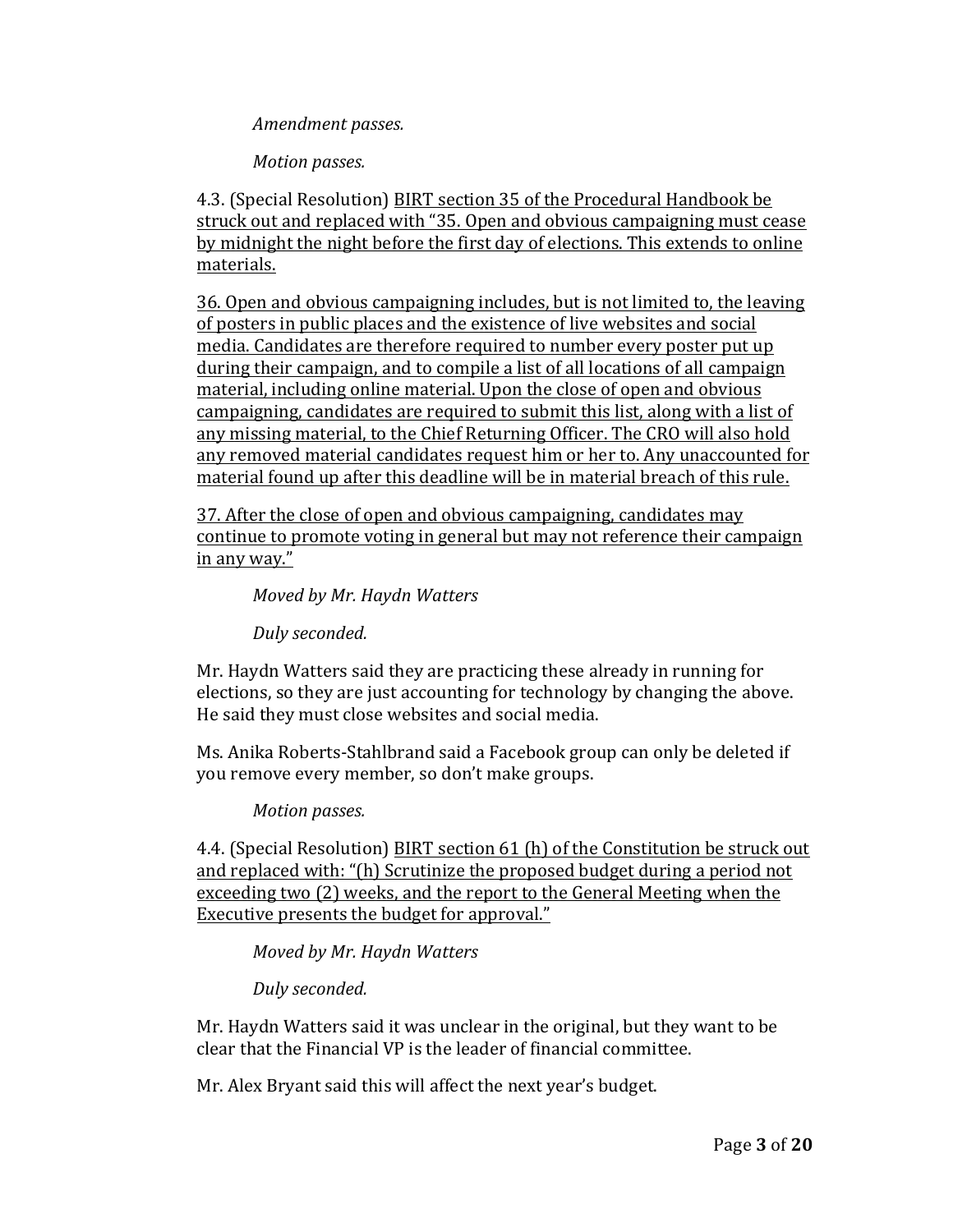#### *Motion passes.*

4.5. (Special Resolution) BIRT section 40 of the Procedural Handbook be struck out and replaced with "40. If a candidate breaks any of the above rules (articles 33 through 37), the Elections Committee will hold an immediate vote on whether to disqualify him or her."

*Moved by Mr. Haydn Watters*

*Duly seconded.* 

Mr. Haydn Watters said they are updating the numbers to account for the added content.

*Motion passes.* 

4.6. (Special Resolution) BIRT section 65 of the Constitution be struck out and replaced with "65. The Union budget shall be drawn up by the Financial Vice President, and presented to the FC before its presentation to a General Meeting."

*Moved by Mr. Haydn Watters*

*Duly seconded.* 

Mr. Haydn Watters said they are clarifying the FVP is the leader and that every exec member helped to craft the budget.

*Motion passes.*

4.7. (Special Resolution) BIRT section 66 of the Constitution be struck out and replaced with "66. The FC shall be charged with reviewing all society funding, which may designated as either"

*Moved by Mr. Haydn Watters*

*Duly seconded.* 

Mr. Haydn Watters said this is just bringing to practice up to date (societies are already doing their own funding).

*Motion passes.* 

4.8. (Special Resolution) BIRT the following be inserted into section 24 of the Procedural Handbook: "f) A Patrol Representative g) Any union member who wishes to serve on this committee."

*Moved by Mr. Haydn Watters*

*Duly seconded.*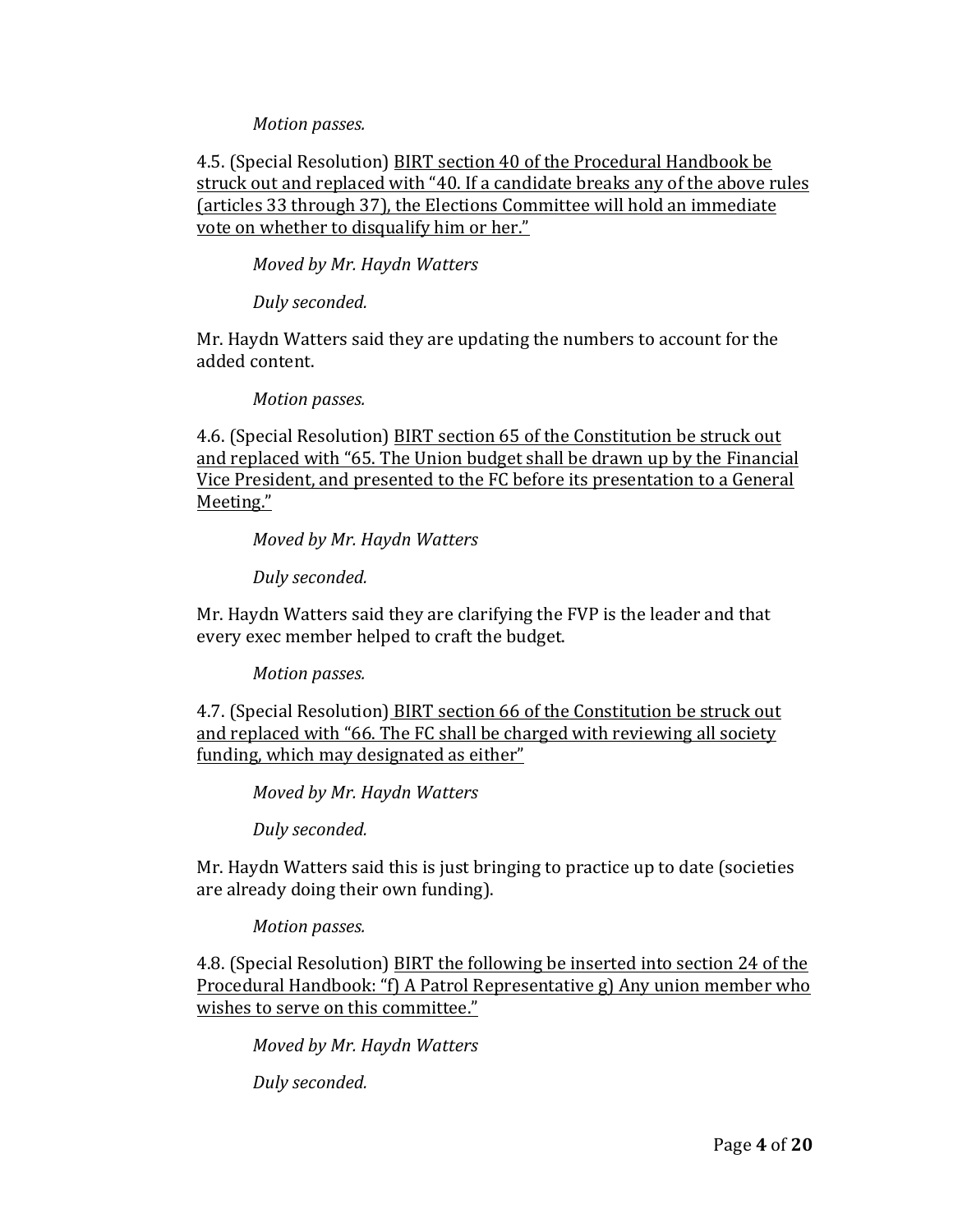Mr. Haydn Watters said that any union member can sit on the committee.

Ms. Stefanie Bliss asked if Patrol would be responsible for this or the committee?

Mr. Jake Eidinger said that it would probably be the committee or council.

*Motion passes.* 

4.9. (Special Resolution) BIRT the following be inserted into section 28 of the Procedural Handbook "b) the Sustainability Officer"

*Moved by Mr. Haydn Watters*

*Duly seconded.*

Mr. Haydn Watters said the Sustainability Officer is not on the environmental affairs committee so they are changing this.

*Motion passes.* 

4.10. BIRT the proposed budget (2013/2014) be approved.

*Moved by Mr. Alex Bryant*

Mr. Alex Bryant reviewed the budget.

Ms. Stefanie Bliss asked when increasing the executive salaries due to inflation stopped.

Mr. Alex Bryant said 2009-2010

Mr. Gabe Hoogers said this may be problematic.

Ms. Anna Dubinski said that this should be a conversation for the fall GM.

Ms. Anna Dubinski replied to a question saying the Galley's organizing principle is that the union agreed to pay to get it going.

Discussion of the budget

Ms. Anne White asked if special projects were for more than one thing.

Mr. Alex Bryant said people will come and apply for whatever is left, it will go to finance committee, then if it's approved it will go to council.

Ms. Anne White specified that there was no specific deadline.

Mr. Alex Bryant said no.

Mr. Quinn Harrington said it is April  $30<sup>th</sup>$ .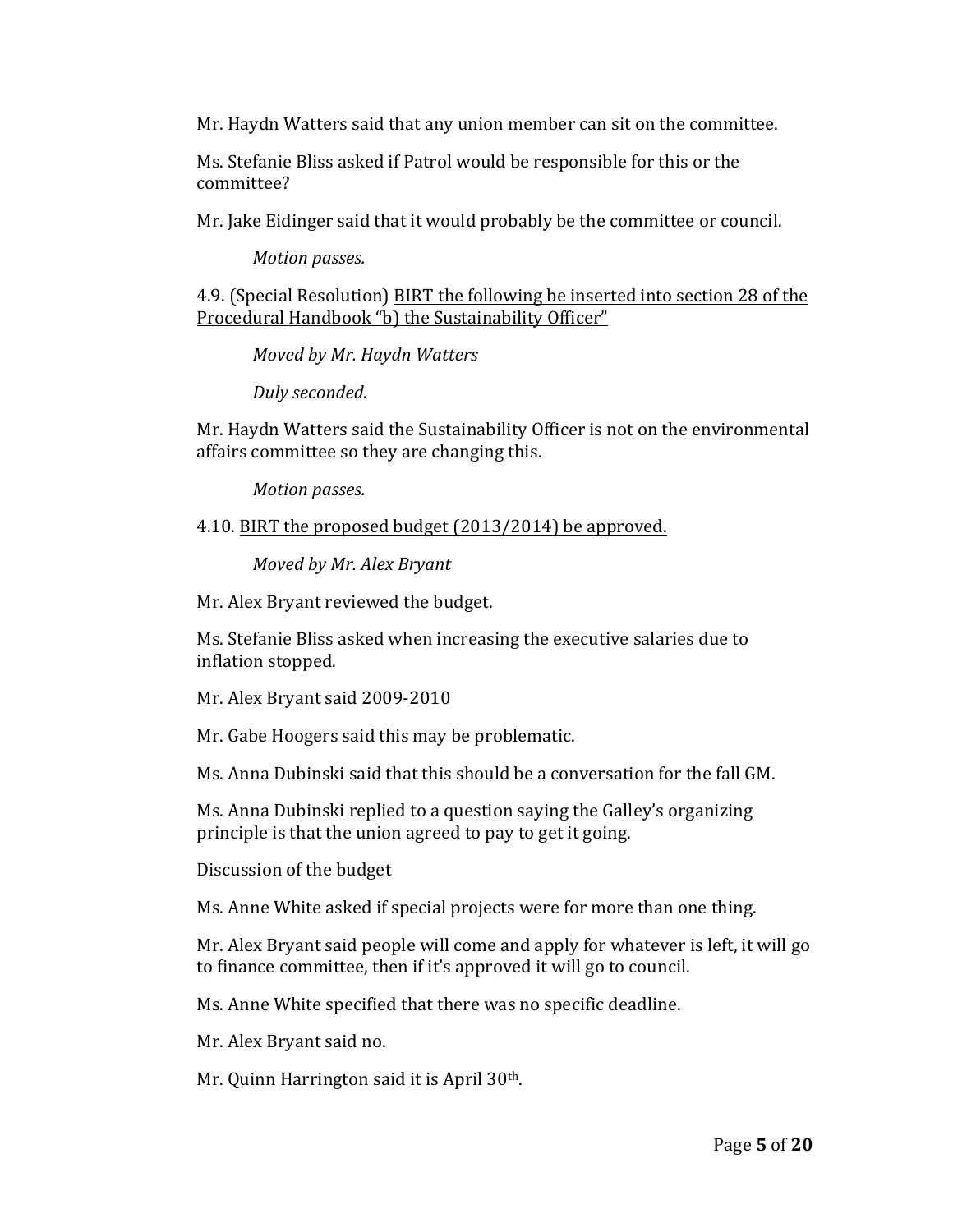Mr. Alex Bryant said he wants a better application project.

Mr. Alex asked if the number remains constant.

Mr. Alex Bryant asked Quinn to verify this.

Mr. Quinn Harrington said there were two lines introduced last year.

Ms. Michaela Sam said that council looks for what tangible information you will bring to King's, along with an application.

Ms. Elizabeth Oreinstein said the agenda is ugly as sin.

Mr. John Adams said it is utilitarian principles.

Mr. Gabe Hoogers said in terms of the agenda handbook it is a broader handbook purchasing principle. He said that unions across the country get it at a much cheaper price in bulk. He said that is important because it would be much higher and we simply cannot afford that. He said it is printed on recycled paper with organic ink. He said that every student has the option to customize this.

Ms. Rachel Vickerson asked if there was a better product the CFS could provide instead of the agenda.

Mr. Gabe Hoogers said the handbooks are most valuable for students and they contain a lot of helpful information.

Ms. Anna Dubinski said that this lays out the services you have access to.

Ms. Ariel Weiner said that this could be made available or just spend less money on them.

Ms. Anna Dubinski said that it is getting late and we could

Mr. John Adams said that our agenda needs to come with instructions to open them. 

Mr. Ezra Manson said that the agenda was very useful this year. He said it is something physical and awesome.

Mr. Quinn Harrington said that there should be a proper speaking order.

*Mr. Jake Eidinger asked for unanimous consent to change it to agenda/dayplanner.* 

*Amendment passes.* 

*Motion passes.*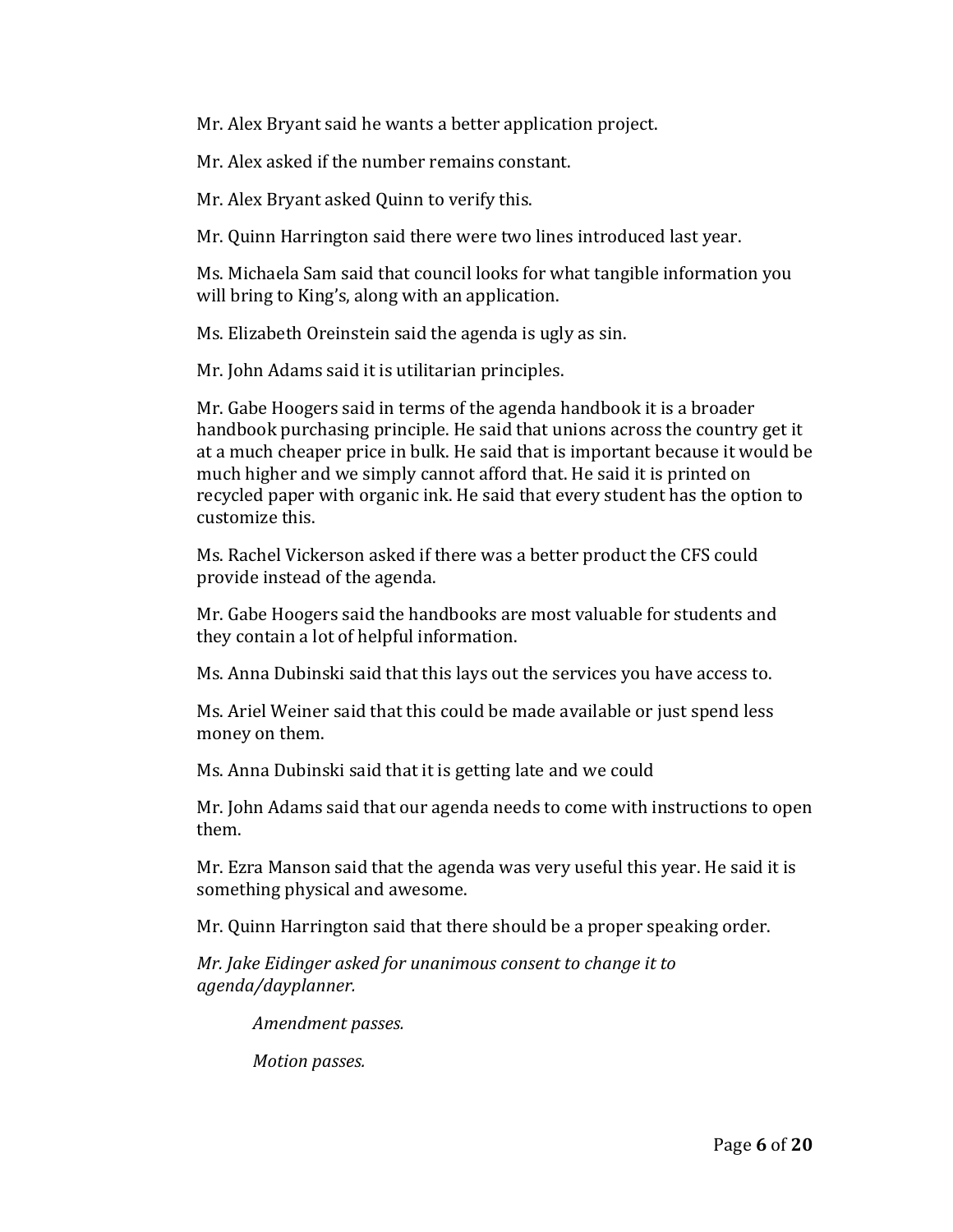| 4.11. BIRT                |     | and                    | be elected to the |
|---------------------------|-----|------------------------|-------------------|
| Elections Committee, with | and | serving as alternates. |                   |

*Moved by Ms. Michaela Sam*

*Duly seconded.* 

Ms. Michaela Sam described elections committee and said the people should have time to commit and should be responsible.

Mr. Oliver Burrows nominated Kayla Fells

Ms. Rose Gotheil self-nominated.

Mr. Haydn Watters nominated Erica Guy, Emma Morris, and Haritha Popouri.

Ms. Brenna Sabanski self-nominated.

Oliver Burrows self-nominated.

Mr. Oliver Burrows said Kayla is committed, on the elections committee, and a great person.

Ms. Michaela Sam said that Rose Gotheil is a deputy CRO, dedicated, ludicrously responsibly, and one of Michaela's favourite people.

Mr. Oliver Burrows said he is current CRO, and is reapplying but wants this as a fall back. He said he spends nine hours sitting at the booth.

Mr. Haydn Watters said he has worked with Erica through the KTS, she is committed, contributed to many societies, and has a lot of community outreach. 

Ms. Brenna Sabanski said she knows people, has coordinated things with the Spanish Society and runs a tutoring thing in the North End.

Mr. Haydn Watters said Emma Morris has been very prompt and has good skills. 

Ms. Haritha Popouri was the treasurer of the KTS, she is on top of her shit, and she doesn't have that many classes.

The blanks will be filled as follows; Haritha Popouri, Oliver Burrows, Erica Huy, Rose Gotheil, Brenna Sebanski, and Emma Morris with Kayla Fells as an alternate. 

Mr. Oliver Burrows nominated Margaret Hazen.

Mr. Thomas Guchard self-nominated.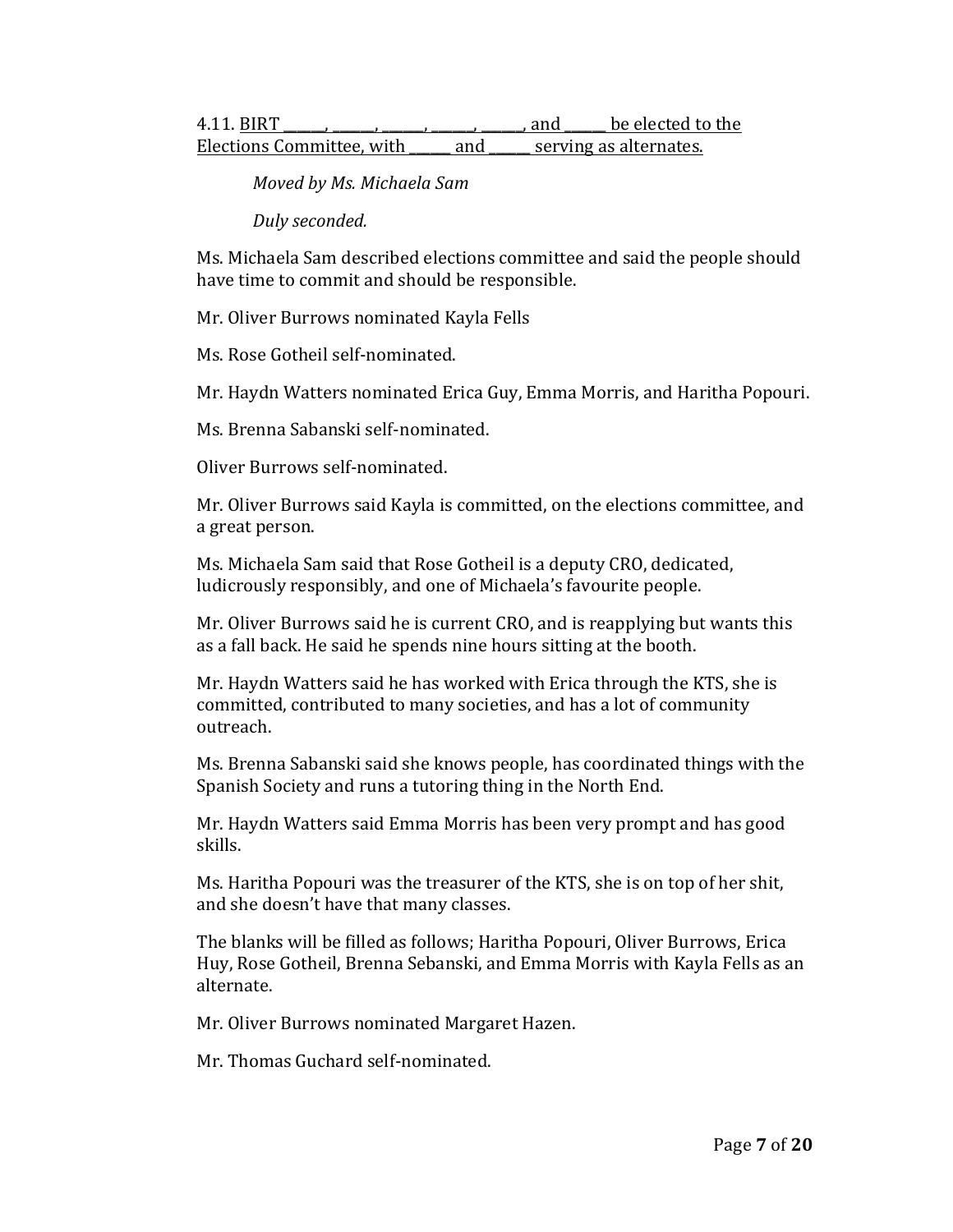Mr. Oliver Burrows said she is on the committee, active with the day-student community, and is very organized.

Mr. Thomas Guchard said he has a lot of cool hats and is very interested in this position.

The last alternate blank will be filled with Margaret Hazen.

*Motion passes.* 

*Ms. Anna Dubinski motions to postpone 4.12 to 4.17 until after the other action items.* 

*Motion passes.*

4.12. BIRT \_\_\_\_\_\_, \_\_\_\_\_, and \_\_\_\_\_ be elected to the Constitutional Review Committee.

*Moved by Mr. Haydn Watters*

4.13. BIRT  $\frac{1}{\frac{1}{\sqrt{1-\frac{1}{\sqrt{1-\frac{1}{\sqrt{1-\frac{1}{\sqrt{1-\frac{1}{\sqrt{1-\frac{1}{\sqrt{1-\frac{1}{\sqrt{1-\frac{1}{\sqrt{1-\frac{1}{\sqrt{1-\frac{1}{\sqrt{1-\frac{1}{\sqrt{1-\frac{1}{\sqrt{1-\frac{1}{\sqrt{1-\frac{1}{\sqrt{1-\frac{1}{\sqrt{1-\frac{1}{\sqrt{1-\frac{1}{\sqrt{1-\frac{1}{\sqrt{1-\frac{1}{\sqrt{1-\frac{1}{\sqrt{1-\frac{1}{\sqrt{1-\frac{1}{\sqrt{1-\frac{1}{\$ Committee.

*Moved by Mr. Jesse Laufer*

4.14. BIRT \_\_\_\_\_ and \_\_\_\_\_ be elected to the Environmental Affairs Committee.

*Moved by Mr. Jesse Laufer*

4.15. BIRT end represent the Union at the Canadian Federation of Students' semi-annual general meeting.

*Moved by Ms. Anna Dubinski*

4.16. BIRT external contract as members-at-large to the Watch Board of Publishers.

*Moved by Ms. Anna Dubinski*

4.17. BIRT \_\_\_\_\_\_, \_\_\_\_\_, and \_\_\_\_\_ be elected as members-at-large to the Galley Board of Directors.

*Moved by Ms. Anna Dubinski*

4.18. BIRT \_\_\_\_\_\_, \_\_\_\_\_, and \_\_\_\_\_ be elected to the Chair Search Committee.

*Moved by Ms. Anna Dubinski*

*Duly seconded.* 

Ms. Anna Dubinski explained the Chair Search Committee.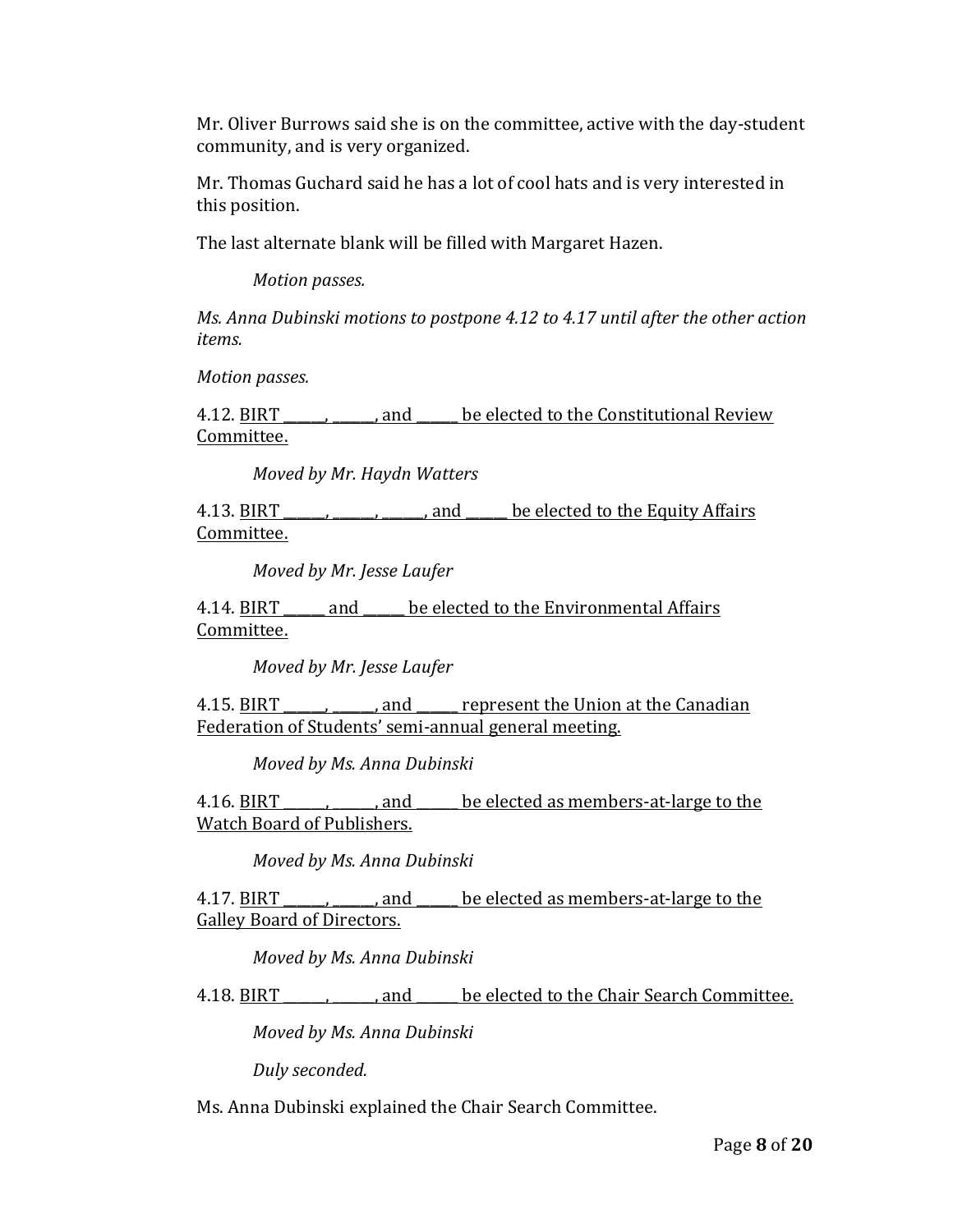Ms. Stefanie Bliss self-nominated.

Ms. Michaela Sam self-nominated.

Ms. Karen Gross self-nominated.

The blanks with be filled by Stefanie Bliss, Michaela Sam, and Karen Gross.

*Motion passes.* 

4.19. BIRT external only and the elected to the Campus Safety Coordinator Search Committee.

*Moved by Mr. Jesse Laufer*

*Duly seconded.* 

Mr. Jesse Laufer explained with this committee does.

Mr. Eyo Ewara nominated Caitlin Meiklejohn.

Ms. Karen Gross nominated Caitlin Sible

Ms. Anne White self-nominated.

Ms. Anika Roberts-Stahlbrand nominated Elizabeth Milton.

Mr. Eyo Ewara said Kaitlin Meikeljohn is an active member in feminist collective and other things.

Ms. Caitlin Sible is a patrol supervisor, has extinguished fire, runs the tea party society.

Ms. Anne White has sat on the CRO hiring committee, sits on the feminist collective, and this topic comes up, and has participated on various events regarding campus safety.

Ms. Anika said Elizabeth has an interest around sexual harassment and is unpartial and unbiased.

Blanks will be filled by Caitlin Meikeljohn, Caitlin Sible and Anne White with Elizabeth Milton serving as an alternate.

*Motion passes.* 

4.20. BIRT The contract and the elected to the Orientation Week Coordinator Search Committee.

*Moved by Ms. Anna Dubinski*

*Duly seconded.*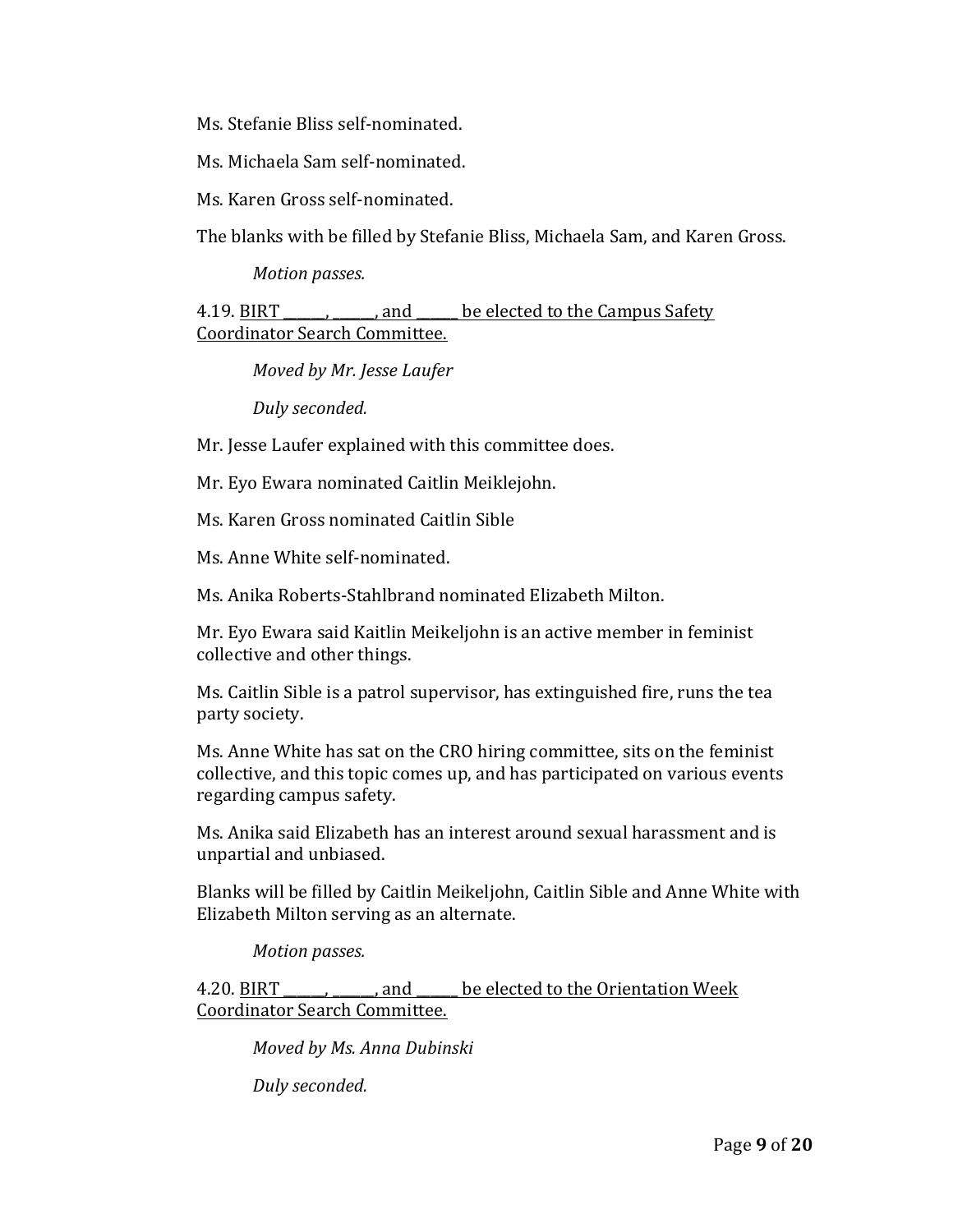Ms. Anna Dubinski explained this committee.

Ms. Anika Roberts-Stahlbrand nominated Juliana Lufkin.

Mr. Patrick Wappler self-nominated

Ms. Haritha Porpouri nominated Mr. Eyo Ewara.

Ms. Kayla Fells self-nominated.

Ms. Michaela Sam nominated Sara Yeomans.

Mr. Haydn Watters nominated Emily Watson.

Ms. Amelia Wilding self-nominated.

Mr. Aaron Shankman self-nominated.

Mr. Kevin Brown self-nominated.

Ms. Anika Roberts-Stahlbrand said Juliana Lufkin is an awesome person and makes many things for people.

Mr. Patrick Wappler said he was a frosh leader in his second year, he was an uber last year, he would apply for the position if he wasn't so busy, and he knows many people and understands the job.

Mr. Eyo Ewara said he has been on many search committees, he has been a frosh leader, and would be a good person for it.

Ms. Kayla Fells said it is a very important time of the year and wants to make sure it is a great experience.

Ms. Michaela Sam said Sara is the most vibrant in the year, was a frosh leader and knows the community very well.

Mr. Haydn Watters said Emily is very involved and knows what she is talking about. 

Ms. Amelia Wilding said she was an über, a leader the year before, and a frosh the year before that. She understands what needs to happen during frosh week and what does not work.

Mr. Aaron Shankman said he was finance coordinator for frosh week this year and saw how important the chemistry of the coordinators is.

Mr. Kevin Brown said he has spent most of his time doing frosh things and knows what it is like.

The blanks will be filled as follows Eyo Ewara, Amelia Wilding and Aaron Shankman.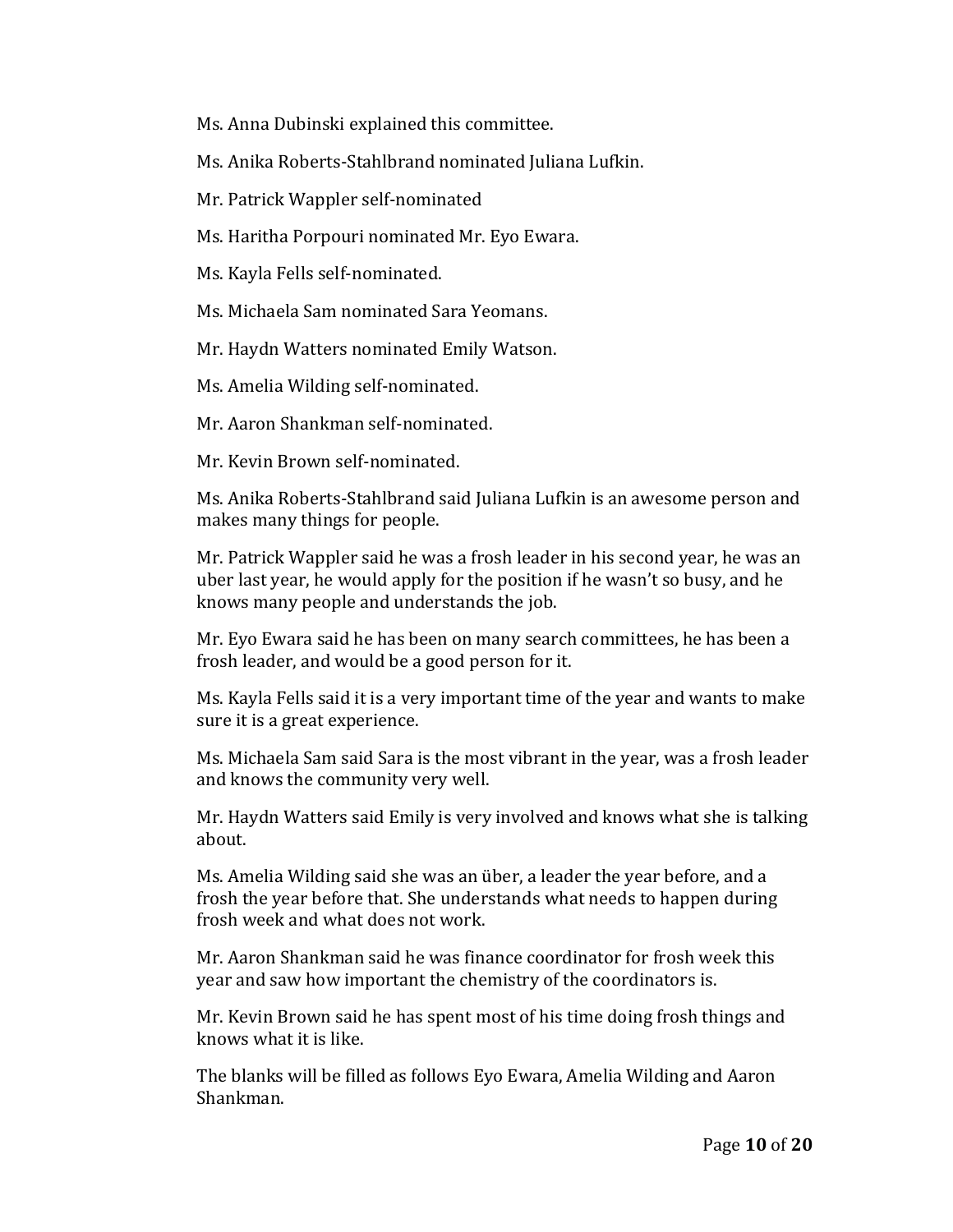*Motion passes.* 

*Ms. Anna Dubinski abstains.* 

### 4.21. BIRT \_\_\_\_\_\_\_\_\_\_\_\_\_\_\_\_\_, and \_\_\_\_\_ be elected to the Chief Returning Officer Search Committee.

*Moved by Mr. Haydn Watters*

4.22. BIRT \_\_\_\_\_\_ and \_\_\_\_\_ be elected to the CUBE Coordinator Search Committee.

*Moved by Ms. Michaela Sam*

### 4.23. BIRT \_\_\_\_\_\_\_\_\_\_, and \_\_\_\_\_ be elected to the Sustainability Officer Search Committee.

*Moved by Mr. Jesse Laufer*

4.24. BIRT \_\_\_\_\_\_\_\_\_\_\_\_, and \_\_\_\_\_\_ be elected to the Scribe Search Committee.

*Moved by Mr. Haydn Watters*

### **5. Discussion Items**

#### **6. New Business**

**7. Announcements**

#### **8. Adjournment**

Adjournment at 10:10pm.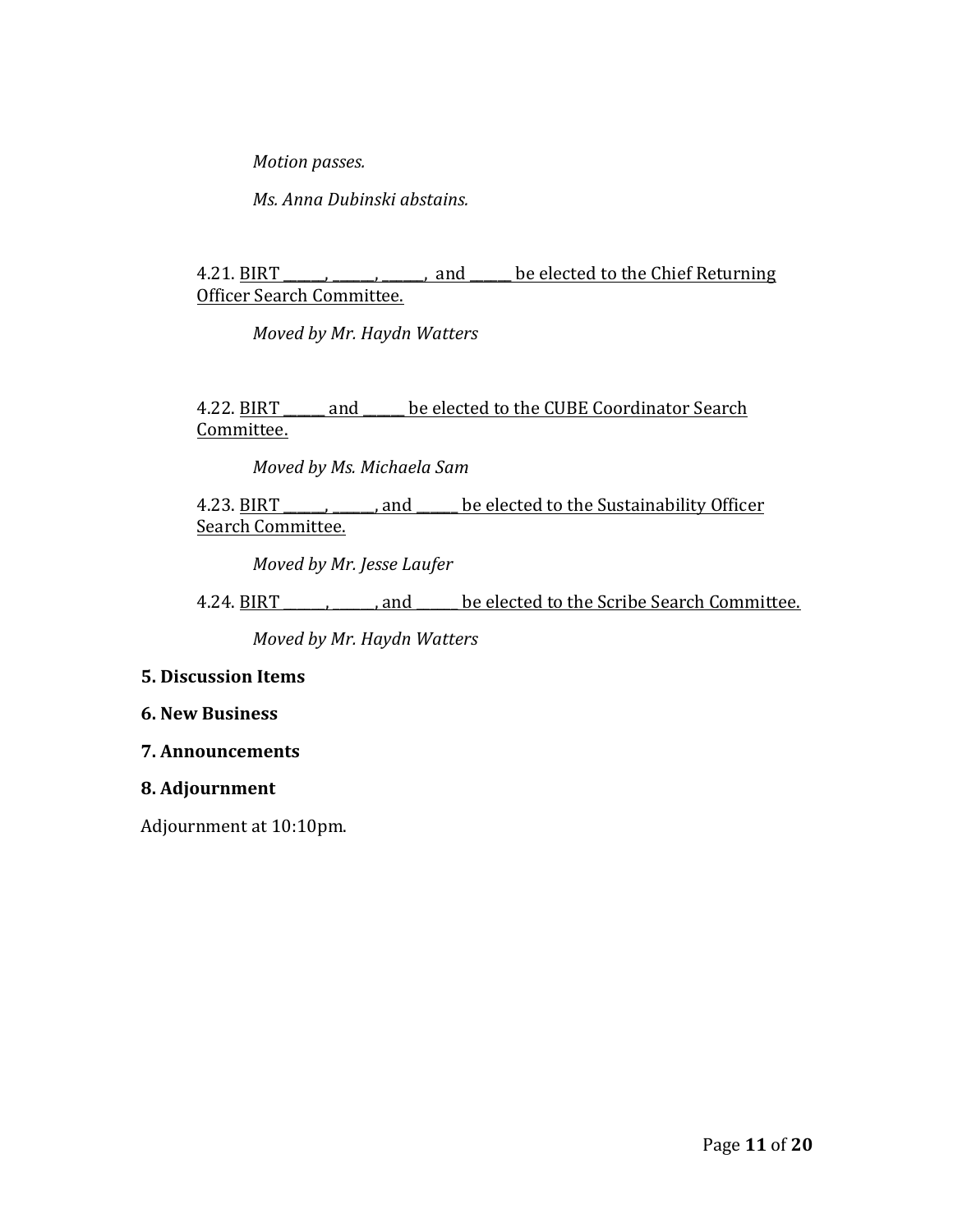### **5.1. Report from the President**

### **Dear General Membership, and Friends,**

Firstly, I would like to articulate how lucky I feel to be addressing you today. I am humbled by this opportunity to serve you and I look forward to addressing your needs and concerns to the very best of my ability. Please approach me at any time with questions or ideas. I look forward to working with each and every one of you.

The following is a brief overview of my experience in this position so far, and some hope and dreams for the upcoming year. Questions are more than welcome. Enjoy!

### **Changeover Experience**

So far, my experience as President has been nothing other than a roller coaster ride...and I plan to do nothing else but throw my arms in the air and enjoy it! Most of my time has been spent orienting myself with my new responsibilities, reestablishing myself within the office, and making contacts throughout the union, the community and throughout the university. I have,, however, embarks on a couple specific projects...

### *Office Tours*

I have gone through the university and set up meetings with all major administrator's and staff at the university to establish myself in my new position, open up channels of communication, and brainstorm for the upcoming year. We've discussed student fees to Frosh Week, Birthday parties to lecture series, and the list goes on and on. I have gathered some very exciting information, and I am very excited to being working with members of the university community.

# *IC/HM Search Committee*

You've probably heard though you may not believe it - John Adams, our incredibly dedicated and talented Internal Coordinator is leaving us at the end of April to pursue an academic career in business school. Next time you see him, make sure to say thanks, as the contributions he's made to our union are countless, lasting, and deeply appreciated. I would personally like to thank a formal and public thank you to John for all of his hard work. Our union would not be the same without him, and I wish the very, very best.

In the meantime, we have been engaging in a search process for TWO new staff positions – the IC, or Internal Coordinator, responsible for reception duties, office management, and executive support, and the HM, or the Hospitalities Manager, responsible for the business management of the Wardroom and the Galley. The committee has been overwhelmed by the long list of impressive candidates, and is excited to make a recommendation to council very soon. Stay tuned with council minutes and TWAKs for further information!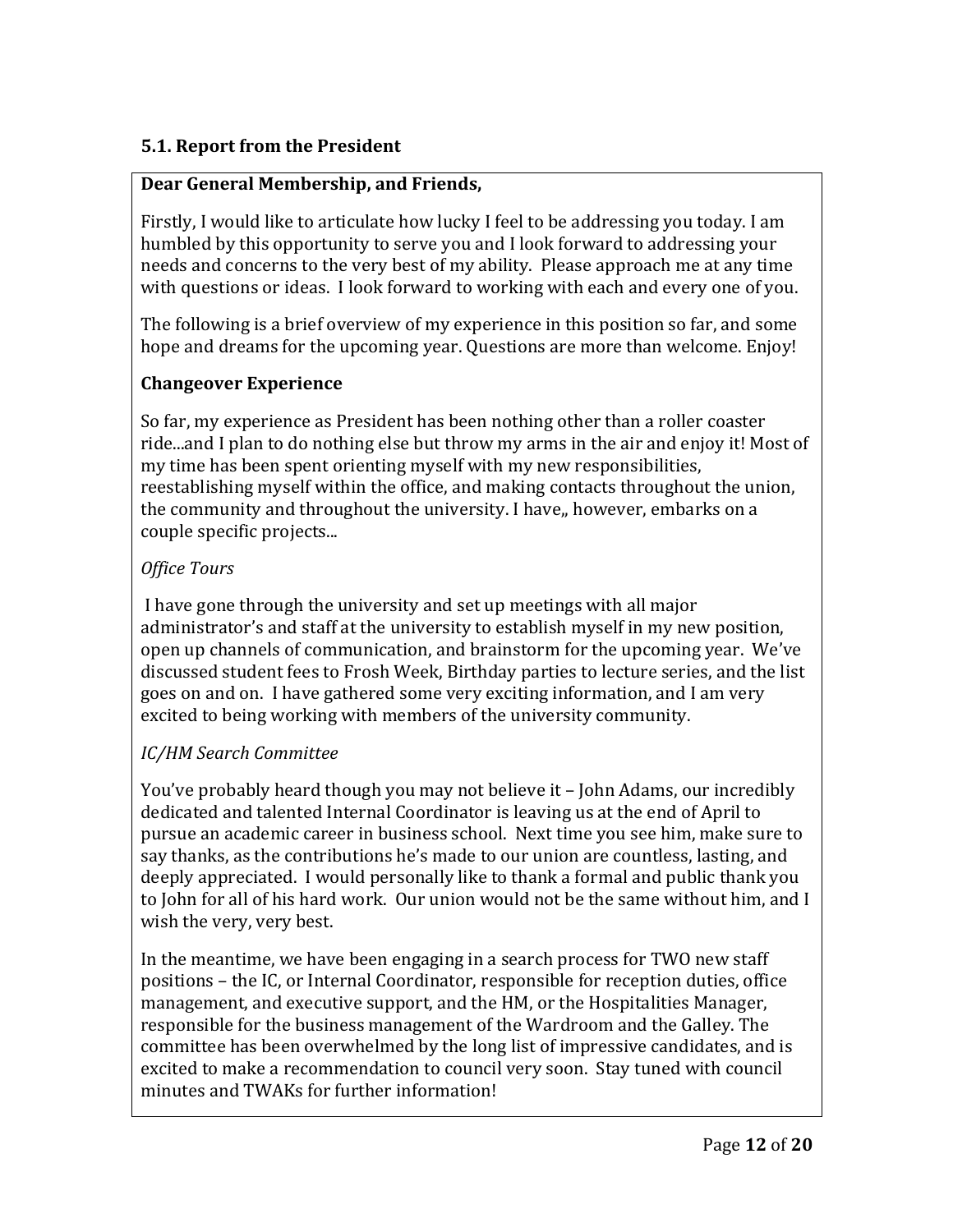### **Goals and Aspirations**

I could write a novel. Maybe I will one day. But for now, I will briefly outline what I foresee will be big union news next year, and some projects I hope and am axcited to undertake myself.

# **Office Organization**

With an IC who's time is entirely dedicated to in-office support, we have extensive opportunities for reorganization and orientation. Over the summer I would love reexamine the physical office setup, our system of paper and electronic archives, our approach to storage, and our office aesthetic. Can't wait!

### **Councilor Engagement**

Our talented and wonderful councilors, as talented and as wonderful as they are, don't receive much support past their initial Councilor Orientation. By reexamining our approach to Councilor training, and instituting check-in points throughout the year, I hope to ensure councilors feel they can achieve all they want to throughout the year, and well as provide for a healthy, active, useful council.

### **Services campaign**

While certain services are used widely and celebrated by King's students (the Wardroom, the Galley, the Health Plan, the condoms, the planners), there remains a PLETHORA of services provided by the KSU and the CFS that students' are not aware of, or do not access. I would love to lead an examination of our available services, and launch a publicity campaign promoting the accessibility of our variety of services. 

# **Galley Success**

As Board Member and future Chair of the King's Galley, promoting the Galley within the King's community and the wider Halifax community will become a huge priority. While the Galley's first year has been a huge success, it still has a long way to go. I cannot wait to get started with our new Board Members, and our new Hospitalities Manager to discuss next years approach to growth at the Galley.

### **Strong Student Voice**

It has been a huge year for the university – we've launched a Strategic Plan, we are undergoing a Governance Review, we've welcomed a new President, a new Bursar, we've undertaken a Capital Campaign – the list goes on and on. More than ever, this is the time we need a strong voice within the King's Administration, Board of Governors, administration, and wider community. I look forward to encouraging a perspective which incorporates the students voice as a crucial role within the decision making processes of this university. Such a vision may manifest itself as proposed changes to the make-up of the Board of Governor's, advocating for policies surrounding the signing of university contracts, and developing an agreement in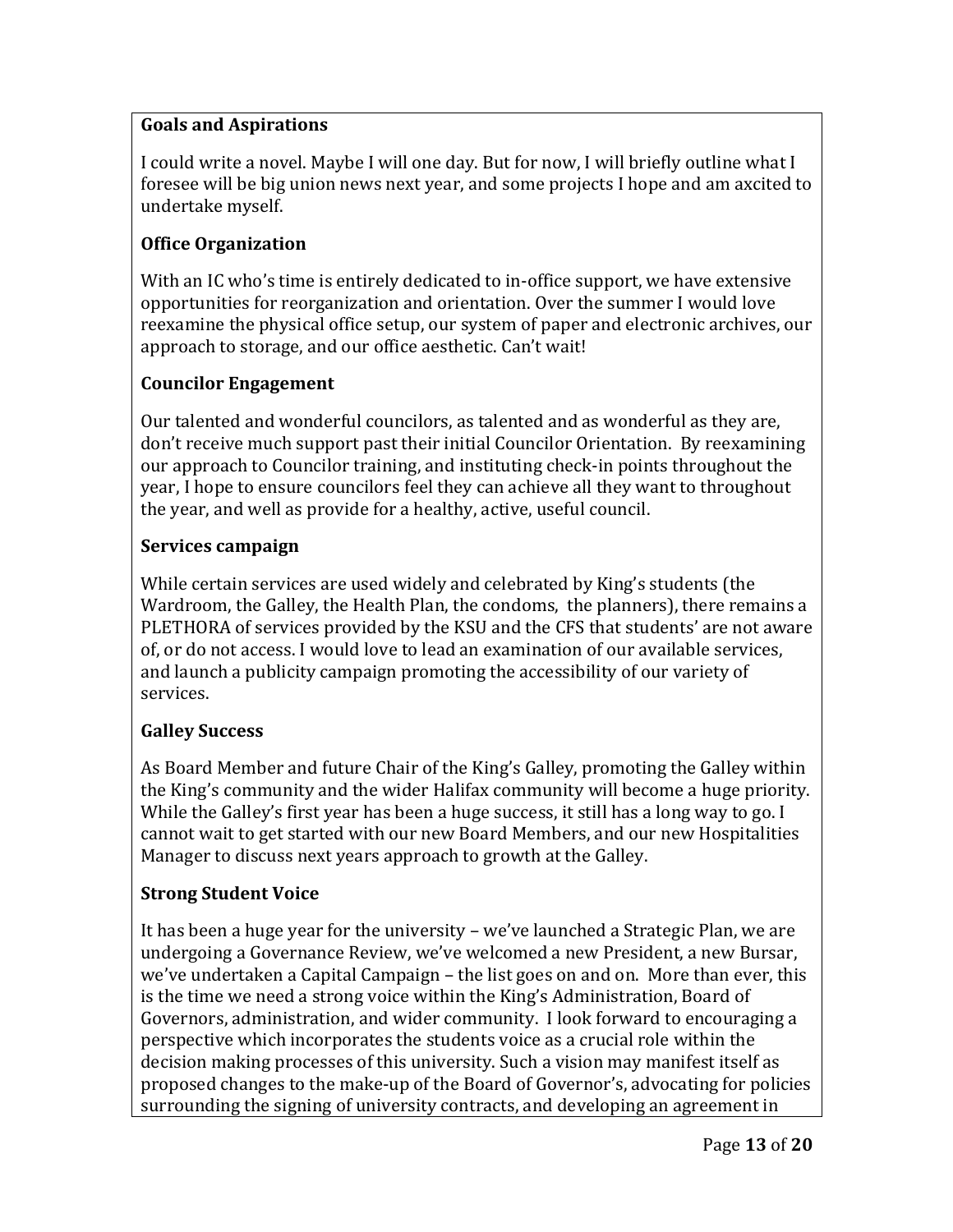which the process to adopting new student fees is stipulated. It's a big job, and it cannot be done alone  $-1$  look forward to extensive consultations and conversations surrounding the student voice in our community.

# **DSU/KSU Collaboration**

The distance maintained between the Dalhousie Students' Union and the King's Students' Union has always remained a mystery to me. While our differences and our autonomy are crucial, and must be both maintained and respected, there are countless opportunities for collaboration between our unions. Having already met with the incoming President of the DSU, I look forward to continuing that dialogue and explore the possibilities available through this partnership.

### **Student Movement**

Having taken a break from our 2 year Day of Action stint, I think its time to revisit our campaign for more accessible education in a meaningful way. What exactly does this mean? Anything you want it to. I think there are endless opportunities to revitalize, reimagine, and strengthen this campaign, and I look forward to consulting with the union on the directions we take.

### **Women in the KSU**

This is a project that is very, very close to my heart. King's has some of the most incredible, dedicated, talented women I have ever met. Not only that, but our school is 65% female. They are consistently, however, underrepresented within the King's Students' Union. Why is this? How do we approach this phenomenon? These are critically important question, that I look forward to engaging with in this upcoming year. 

I will leave it at that for now. I encourage all members to keep themselves informed about Union politics, actions, and initiatives, and to approach myself, or any member of the executive with questions, concerns, comment, or compliments. Thank you very much for your time, and thank you for attending this General Meeting,

Anna Dubinski

President

# **5.2. Report from the Vice-President (Student Life)**

#### My dearest King's,

I hope you're all doing well. It's super strange not sending you an email every week. Obviously, things are changing in the union but it's a beautiful thing. I hope that you welcome this new executive with open arms. I can assure you that each one of them is a gem and I am lucky to be working with them.

### **Planning Development Committee For the New Athletics Facility**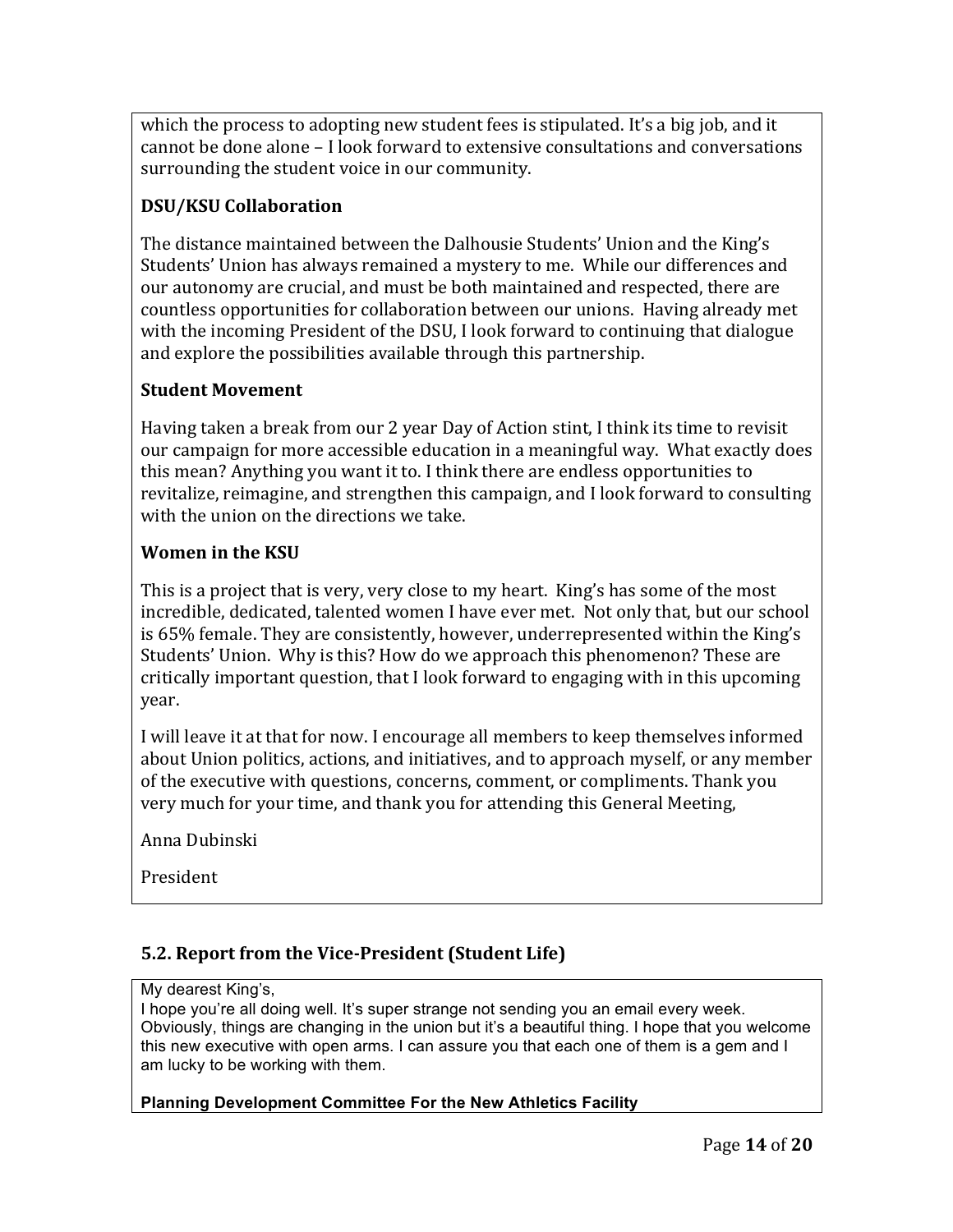I am currently sitting as the King's student representative on this committee which oversees the creation of the new athletics facility. While the process hasn't always been easy, I was ecstatic to be able to host a King's consultation session in the Wardroom on Thursday March 7th. The design team was overwhelmed by the number of King's students that offered their opinions at that consultation and were glad to see that it wasn't only athletes offering their opinions.

Currently, the architects are in the process of reviewing what was heard in those consultations. They're beginning to frame the number of square metres they might be able to allot to each squash court and zumba space. In order to gauge whether or not they were correct, we're all invited to a community consultation session on April 3rd in the McInnes Room in the Dal Sub at 7:30pm. Neither designs or finances will be available at this meeting, just the space that they might be able to allocate.

The next steps of the facility will be choosing a location based on the size of the facility and determining what we are able to afford. I am determined to keep all of you informed and have been in contact with some members of the South House board to keep them informed about location possibilities.

#### **Relationship with Dalhousie**

As an executive, we've determined that one of our priorities in the upcoming year is to foster a stronger relationship with the Dalhousie Students' Union. Last week, I attended a student leader's roundtable and met with some of the members of the outgoing executive. In the new year, we might invite a member of the DSU to sit as an observer in our council meetings and vice versa. Soon, we're also hoping to see a DSU representative join me in the planning development committee meetings which we hope to see with their new executive.

#### **K-Points and Awards Night**

For those of you that don't know, K-Points are the union's means of celebrating all of the aspects of our community and all of the work that you do to to support student life. If you've done tech for the KTS, if you've been a contributor to the Watch, if you've worked Front Desk, if you are an athlete, or if you were a frosh leader you should send me your points. You need to send your points to slyp@ksu.ca by this Monday April 1st.

Awards night will take place next Friday April 5th during Happy Hour. We're still accepting nominations for the Outstanding First Year, the Outstanding Male and Female Graduating student, Outstanding Contribution to Residence Life (Male + Female), Day Student of the Year (Male + Female), the Danielle Derks Award of Excellence, and the King's/ Dalhousie Student Engagement award. Make sure to show up awards happy hour so that I am not lonely and so that I can give you all your beautiful K-Pins.

#### **Ways For You Guys to Get Involved In the Union**

This year, my aim is to get more students involved with our students' union. One way to specifically do that is to invite you all to events committee. This committee, similar to finance committee, is responsible for discussing funding for events that any student can propose. Over the summer, I hope to formalize the process and by September I'll have a better means for each you to contact me in order to pitch an event idea. This year, Robbie Burns Day, the Wardroom Birthday, and the Hunger Games Fundraiser were all supported by the events fund.

King's is also going to turn 225 next year. We'll be contributing to the fun through events committee so make sure to check out ways to get involved this September.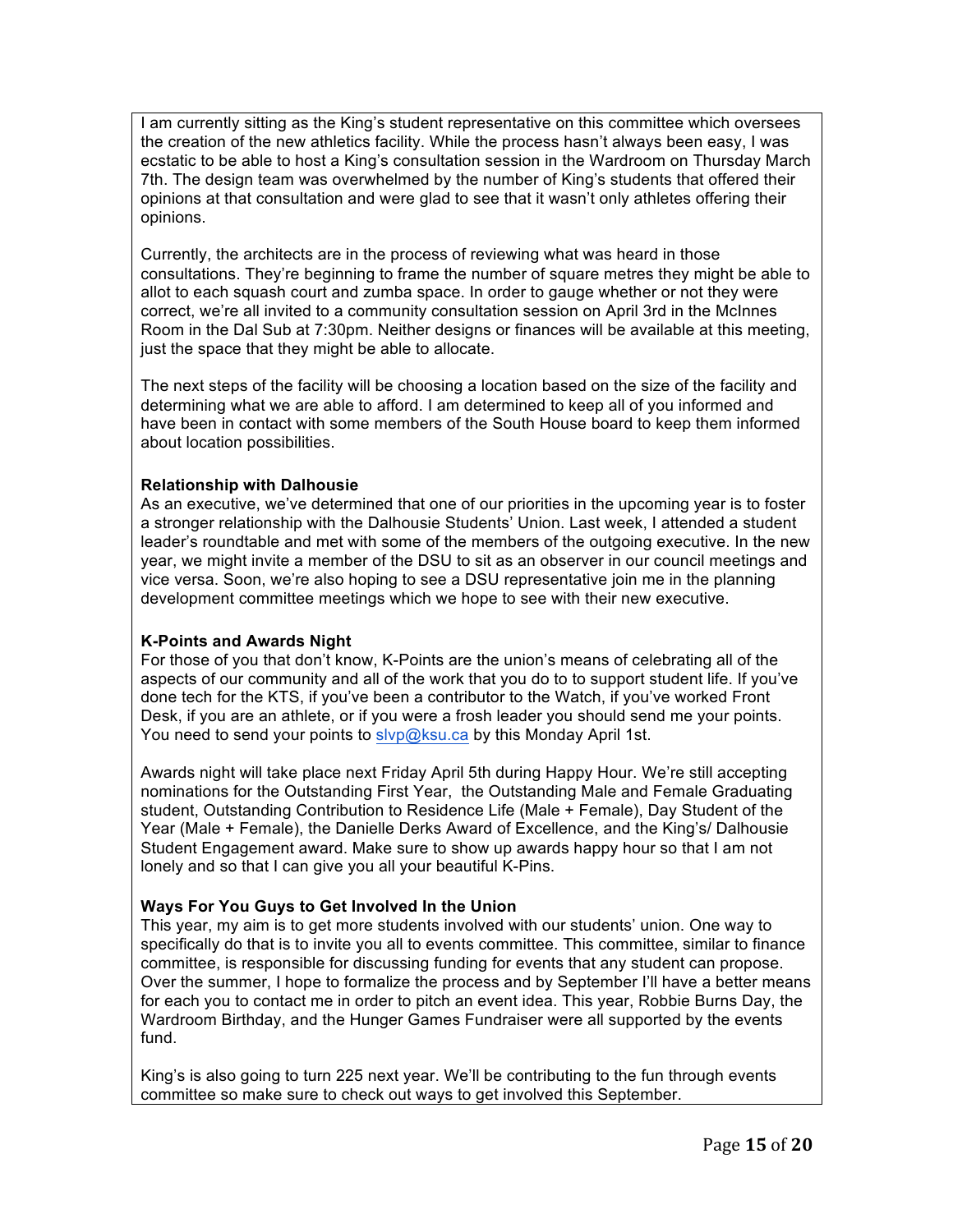#### **Societies Next Year**

Next year, I'm hoping to continue the tradition of the big society information meeting at the beginning of the year. That's not all though. I'm also hoping to hold a few socials for society execs to get together every so often to get to know each other in hopes that you all begin to hold events together. I plan to spend money to buy food for these socials. Sound good?

That's all for now. I'll probably think of many more exciting things once the school year has ended and I reclaim my sanity.

Lots of love, Michaela Sam SLVP

### **5.3. Report from the Vice-President (Financial)**

#### Hello team,

The past two weeks have been super busy, here are some things that have been happening:

#### **Change-over**

I have spent a substantial amount of time writing cheques over the past two weeks.

As the changeover between KSU executives happens before the end of the financial, I have been carrying on the duties tied to this year's operations along with planning for upcoming year. By operations I mean that I've been writing cheques for things we needed to pay, like the Galley's insurance, photocopier bills, re-imbursements for societies and other, older items. On this topic, there are a whole bunch of cheques waiting to be picked up in the KSU office if you've recently put in funding requests. If you are still waiting for re-imbursement on something Union related during the year, please leave a note in my mailbox in the KSU office, or send an e-mail to financial  $vp@$ ksu.ca. Please note that you must submit receipts or invoices or something that indicates you have spent money where you are telling us you've spent money throw me a bone okay thank you.

# **IC/HM Search**

We have been meeting as a committee for the past two weeks going over resumes, conducting interviews and generally trying to fill the void soon to be left by John Adams. This has been going well and has also been time consuming.

### **Finance Committee**

I've met with Finance committee once since March  $15<sup>th</sup>$  to approve funding requests for the Jewish Connection, The King's Wordsmiths (who are hosting a launch event on April  $2<sup>nd</sup>$ , the newly ratified FYP Society, and a travel bursary application from Emilie Novaczek to present her thesis to a biodiversity conference in New York, all of which were recommended for approval to Council (they all passed). The proposed budget was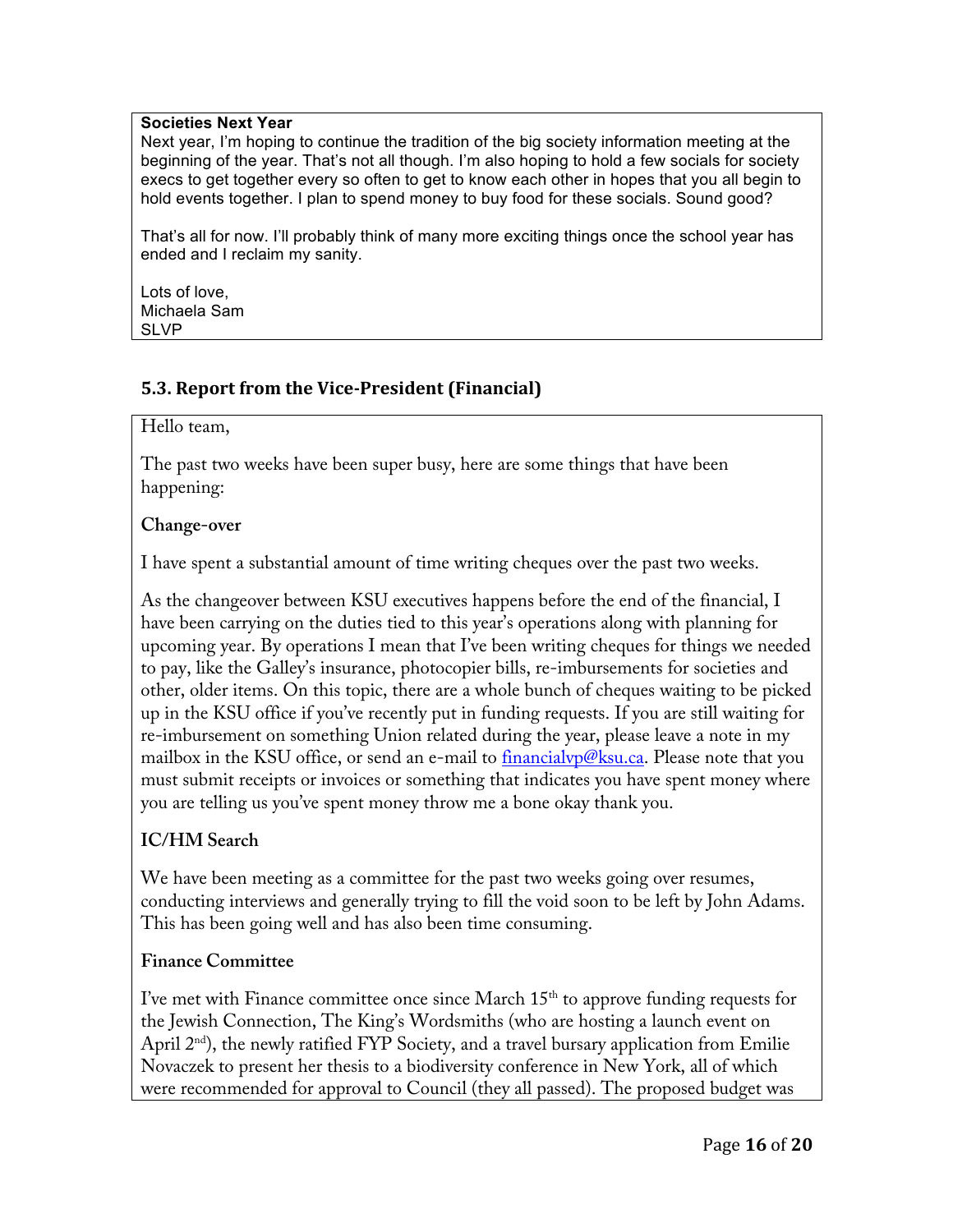also reviewed at this meeting, to which the response was positive, if for recommendation by Stephanie Duchon that the Union revisit the amount paid to the Executive. She recommended adjusting the honoraria to reflect a percentage of the Union budget and enrollment.

# **The Budget**

This I will talk to you about in a few minutes, stay tuned. By this I mean … please, God, don't leave, we need quorum.

# **Plans for the future:**

There are a bunch of things that the Financial Vice-President is supposed to do that I plan to do and have already begun to do: one of my major goals is improve students' experience with the Union when requesting funding. This includes potential large projects, travel bursaries, society funding, and whatever else someone may imagine requires funding from the KSU. The biggest issue I've faced in the short time I've been working in the office has been a confusion over how people can go about getting the money that is there for them to make use of, which is frustrating on both ends of the process. I'd like to get together with reps from all of the societies and have an info session or two on how to get through the process more efficiently to get Union funds out into the community more efficiently and with better documentation. Also, bring me receipts … bring me receipts … bring me receipts … that is all.

I hope this has been an exhilarating snapshot of the past two weeks

Cheers, Alex Bryant.

# **5.4. Report from the Vice-President (External)**

Having only held the position of Vice-President External of the KSU for a couple weeks now, I am very excited for the upcoming year. That said, having only been E.V.P for a few weeks, I have little concrete to report on. The bulk of my work so far was organising the CFS-NS campus tour which took place on Tuesday. It was fairly successful, with some great conversation happening around tuition fees and campaigning strategy. It laid positive groundwork for next year, for which this is what I have planned:

In the upcoming year, one of my major goals is to continue advocating, organising, and campaigning around lowering tuition fees in Nova-Scotia and across the country. The outgoing E.V.P was successful at planning and implementing campaigns while incorporating members of the union through Action! King's these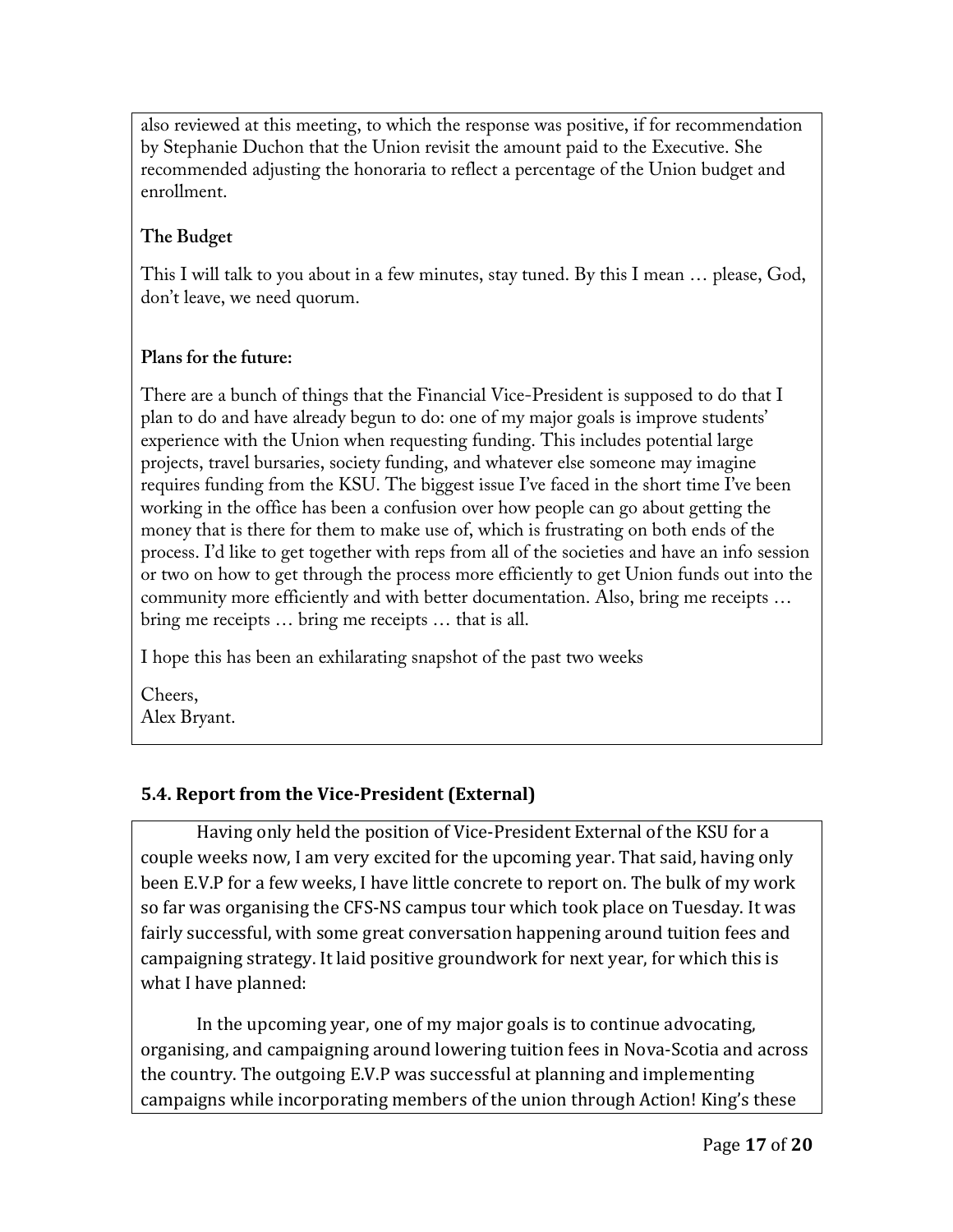last two years, and I plan to build upon that base. We will most likely have greater hardships come at us—and other schools in the province—this upcoming year, and Action! King's will be quite busy from the outset. In addition to Action! King's, I hope to have a closer on campus working relationship with the CFS. Last year the CFS's presence was lacking from many of our campaigns. I think that if we can become more active within the CFS, we have the opportunity to not only engage more schools in our cause, but as a union to become a leader in the student rights movement.

As well, I plan on working closely with next Sustainability Co-ordinator in order to implement more green initiatives on campus. Although there is currently no one chosen for the Sust Co-ordinator, the hiring process will begin soon and I encourage all those interested to apply.

Moreover, being the small tight nit community that we are, we are blessed not have as many campus safety problems as some larger schools. That said, there are still lots we should improve upon and work towards. As such, I am looking forward to working alongside the Campus Safety Officer and all of you to make that happen.

In summation, my goal for next year is to fight the government for our right to an education, whilst working to make our campus safer and greener. I'm looking forward to working with all of you,

Jesse Laufer Vice-President External of the King's Student Union

# **5.5. Report from the Vice-President (Communications)**

Hey there friends. Hope all is going well and you are enjoying the General Meeting. Gotta love Robby and his gosh-danged rules. For those who made it back here in the agenda, I commend you. Reports are usually boring and dry, but I always try to spice things up. Like that time Ben Stiller had really spicy Indian food in Along Came Polly. Was that too obscure a reference? Probably.

# **CHANGEOVER**

Michaela Sam is great. She helped me so much with the changeover process. I am still learning things every single day and it is so nice that she is just a text message away. We have been collaborating a lot thus far and I hope to keep up this collaboration throughout the year. I think it is important that the CVP and the SLVP have a close working relationship. We are going to work on the union handbook together in the coming weeks. I have to dive into the archives and pick a photo for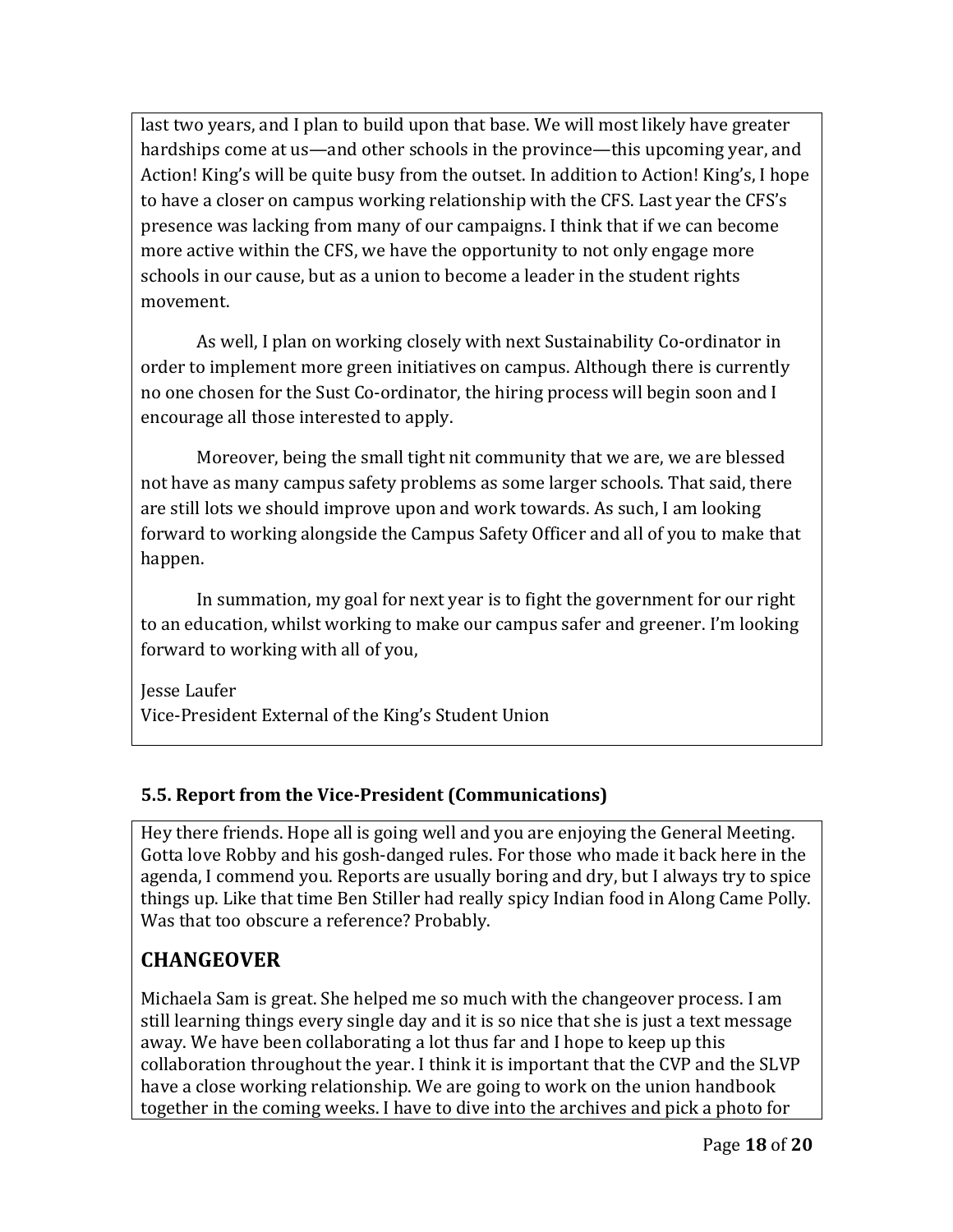the cover. I might need the general body's help with that (general body? That means you!). Basically I am going to look for a set of the most obscure photos the university archives has to offer and put one of them on the cover. I'll post the best options online and you can help choose the cover. We're doing it!

# WHAT I HAVE BEEN DOING SO FAR

I've been busy plugging away several KSU events and opportunities within the union. This includes the General Meeting you are currently sitting in, the call-out for the Union Hired Positions and informing the general body about the various committees they can sit on! Throughout I have had an active presence online through Facebook, Twitter and now Youtube! What fun! I have been TWAKing away as well... my my, what fun TWAK names I have coming up. I have been calling council meetings (our second of the new council which is this Saturday at 10:30am... come on down!). I have also been learning the ins and outs of the union and oversaw my first Constitutional Review Committee meeting... great people. The committee's suggestions are going to be presented in the Special Resolutions section of the evening. I also picked up donuts from the Halifax Forum at 7:30 this morning. Getting up at  $7:30$  to go the Forum... now that's commitment people.

# **UNION WEBSITE**

My big project in the foreseeable future is an overhaul of the union's current website. To put this in light terms, the current offering is a little sad. All of the information is up on the site, but it is hard to access and not very visually appealing. Nick Stark informed me the CFS is switching their websites over to a WordPress format in the next 2 months. I have created a couple of sites using WordPress so I am very familiar with its intricacies. I am hoping it can be my summer project, depending on the timeline of the CFS's switchover. So (fingers crossed) we should have a new site in the fall term! With this, I am hoping to also revamp the societies section of the site to create a more interactive "societies portal", where individuals can stay up to date on what is going on in each society and have updated contact information. 

# **VIDEOS**

I bet you all came here tonight thinking you were attending a used car sale... well WE GOTCHA! I created my first union video (and if I am not mistaken, one of the union's first videos) advertising this general meeting. And for those of you who liked it, there's good news folks. There is more video fun to come! I think these are a very resourceful tool. You can be entertained and informed at the same time! I am hoping to create videos throughout the year. There is a good chance you may see another one before the current academic term (well would you look at the scholarly language!) is out.

It has been a thrill sitting as your CVP thus far. The ride has barely begun. Strap in